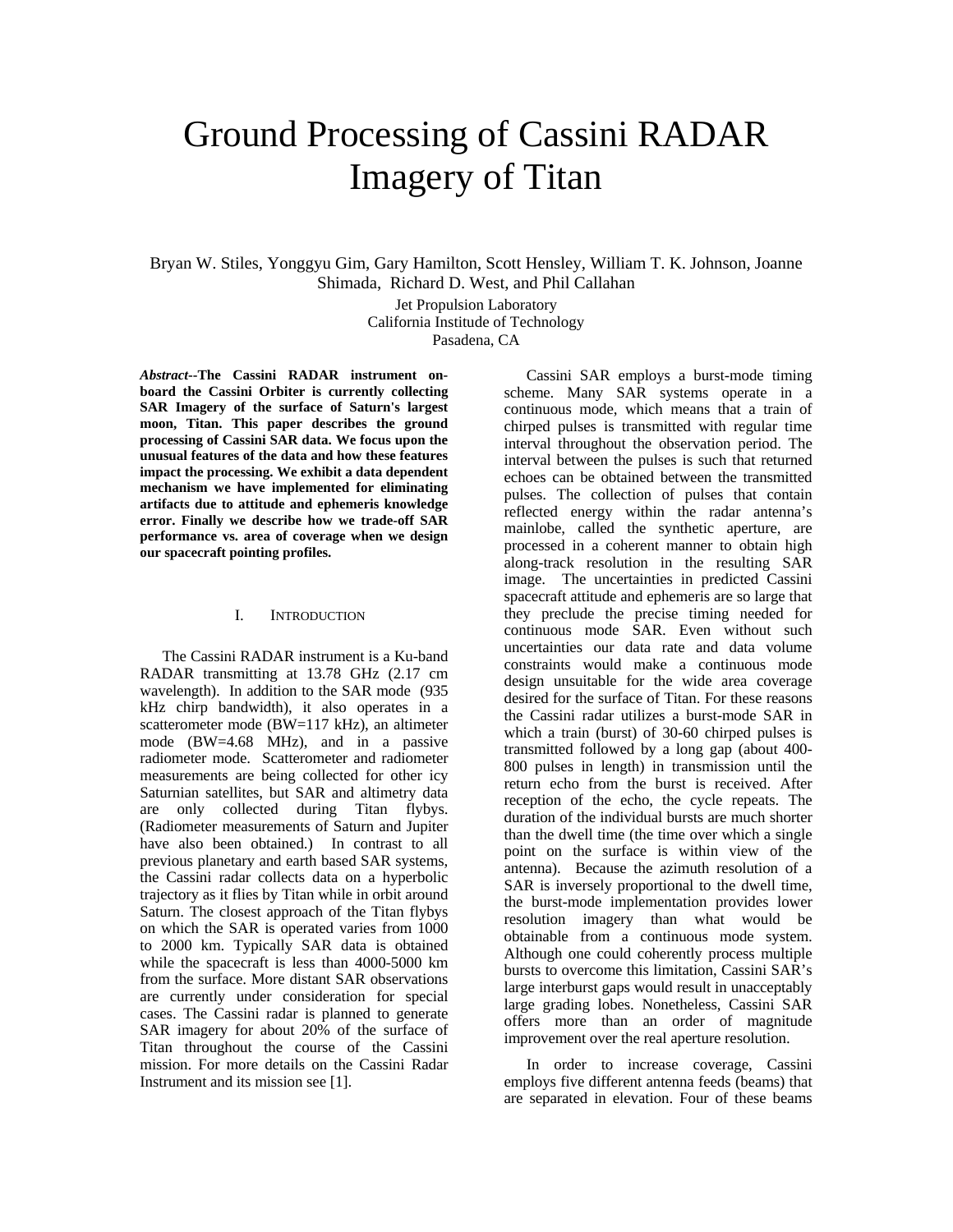are offset and elongated so that the beam width in elevation (cross-track direction) is roughly four times larger than minimum beam width obtainable with the antenna. Bursts are repeatedly transmitted sequentially from each of the five feeds. This configuration allows Cassini SAR to image a swath width that is 16 times wider than what could be achieved with the central narrow antenna beam alone. The extra coverage comes at the expense of five times fewer looks (spatial averaging of pixels is needed to reduce speckle noise) for each resolution element. The loss is most severe at closest approach to Titan where typically only three looks are obtained because of the rapid flyby.

The viewing geometry of Cassini RADAR is different from other imaging radars because the Cassini Orbiter flies by Titan during its orbit of Saturn rather than orbiting Titan itself. As a result, the SAR imaging geometry varies greatly resulting in both range and azimuth resolution that vary from 300 m to 2 km along the observed swath. Titan SAR coverage throughout the mission is limited by the need to share Titan flybys with sensors with incompatible imaging geometries. Thus to maximize SAR coverage of Titan's surface, SAR ambiguity levels and range/Doppler orthogonality are traded against area coverage. The range of viewing geometries requires a robust SAR processing algorithm. Additionally, simulation tools are used to insure the instrument commanding and pointing designs are consistent with adequate SAR performance.

This paper describes the Cassini SAR processor, providing a general overview of the algorithms and the special challenges required in the processing of two Titan flybys (TA, October 2004) and (T8, October 2005). TA was an early Titan flyby in which the first SAR observations were made. Being one of the first passes the Titan-relative spacecraft ephemeris and attitude knowledge errors were relatively large. Spacecraft pointing and location knowledge errors can severely impact the SAR imagery due to rapid variation in Doppler and range centroids and the necessity of imaging points far down on the antenna patterns in order to maximize swath area. Applying the predicted spacecraft ephemeris and attitude estimates obtained from the navigation team into the processing generally leads to radiometric artifacts throughout the image especially between the 5 separate antenna beams. Even though the navigation team has subsequently generated improved estimates of the ephemeris and attitude data for TA (and other Titan passes), the radiometric artifacts were

This work was performed at the Jet Propulsion Laboratory, California Institute of Technology under contract with the National Aeronautics and Space Administration.

reduced but not sufficiently eliminated when processed with these data. Correcting the ephemeris and attitude information from the SAR data is difficult because of the number of unknowns including not only ephemeris and attitude errors but also knowledge of the shape and local topography of Titan. A data dependent method of adjusting the range and Doppler centroids used in azimuth and range compression was employed in the processor resulting in a significant improvement in image quality.

In the most recent flyby, T8, we intentionally designed the instrument pointing to maximize area of coverage at the expense of reduced SNR, reduced ambiguity levels, and non-orthogonal range and Doppler dimensions. The strategy employed to optimize the trade-off between SAR performance and area of coverage is described in Section IV. The effectiveness of this strategy is examined by evaluating the actual T8 imagery that was obtained.

## II. SAR PROCESSOR OVERVIEW

This section provides a necessarily brief description of the Cassini SAR processing algorithm. So far no detailed description of the Cassini SAR processor has been published. Cassini SAR processing was based largely on previous work done for the Magellan SAR observations of Venus. A description of the Magellan SAR processor is available in [4]. For a detailed discussion of general SAR theory and the full range of issues involved in processing SAR data see [5].

## *A. Synopsis and inputs to processor*

The Cassini SAR processing is performed at JPL subsequent to down linking of the raw echo data to Earth. No on-board SAR processing is performed. The inputs to the ground processor are 8 to 2 bit BAQ compressed real offset video sampled voltages, a copy of the parameters used to command the radar, and associated spacecraft clock time tags. The relevant time calibration, spacecraft attitude and ephemeris, and planetary ephemeris information necessary to process the data is provided to us by the Cassini Navigation and Attitude Control System teams. Prior to SAR processing, the data is passed through a preprocessor which converts encoded radar commanding parameters to engineering units, performs some initial geometrical computations, and decompresses the BAQ compressed echo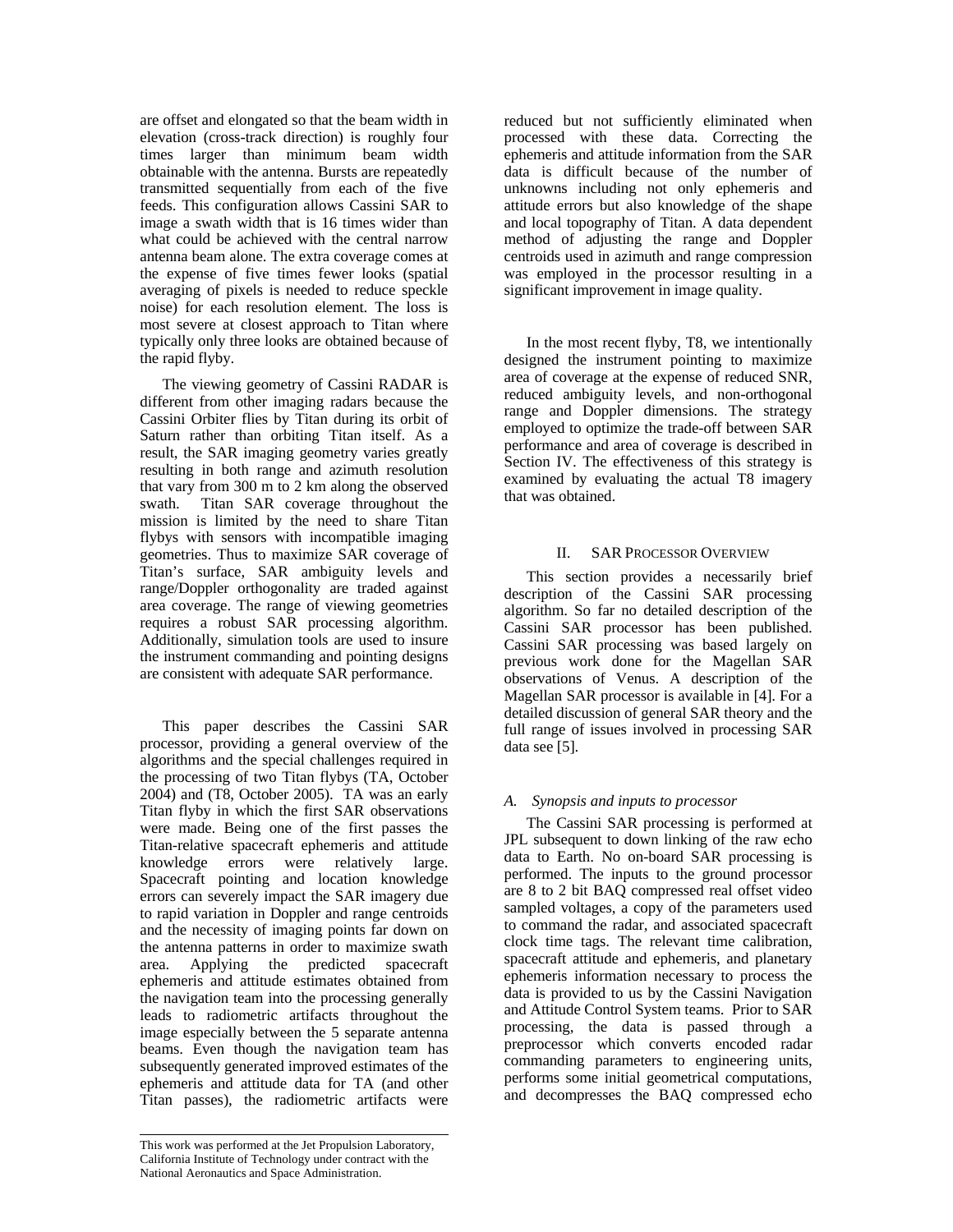data. The SAR processor computes a single-look, complex-valued, radiometrically calibrated SAR image from each burst. The single burst images are interpolated using 2-D sinc interpolation onto an oversampled grid on the surface of Titan. The contribution from each pixel is "detected" by computing the square of the magnitude of the interpolated complex quantity. For each pixel in the grid, the detected backscatter values from all bursts that cover the pixel are averaged together to produce the final multi-looked image. Normalization of the incidence angle variation in the backscatter via a backscatter law and noise subtraction are performed as post-processing steps.

## *B. Pulse Segmentation and Range Compression*

As previously described the Cassini radar transmits a series of pulses and records the returned echoes from the entire pulse train in a contiguous block of ADC samples. The first step in the SAR processing is to segment the echo data into separate pulses (necessary for the coherent processing of the synthetic aperture) and perform range compression on each pulse. The high duty cycle of our transmitted pulse train required a novel pulse segmentation algorithm. Using our knowledge of the location and attitude of the spacecraft relative to Titan we estimate the starting and ending time of the return echo for each burst. After omitting any pulses that do not fall completely within the range gate, there are *N* remaining pulses. We divide the burst train in *N* overlapping regions of equal length. The regions are necessarily overlapping because of the high 70% pulse duty cycle. The high duty cycle was chosen in order to maximize SNR, but it leads to some of the energy from consecutive pulses returning simultaneously. This energy comes from different ranges on the ground and is thus separated in the range compression process. This pulse segmentation therefore guarantees maximal SNR and simplifies calibration by recovering all energy from the returned pulses.

Range compression is performed by convolving each segment with a matched filter formed from the transmitted waveform. Cassini is an offset-video system, so the echo data consists of real-values rather than complex (IQ) samples. The matched filter is a digitally sampled estimate of the Doppler-shifted return echo after downshifting to baseband. The filter was modified slightly in order to zero out the DC term in the echo samples. The range compressed analytic signal is obtained using fast Fourier transform techniques in the frequency domain to perform the convolution after base banding of the signal. The final number of complex-valued

range compressed samples for each pulse is half that of the original real-valued echo samples.

## *C. Azimuth Compression*

Azimuth compression refers to signal processing of the along track pulse data to obtain fine along-track resolution. Here pulse data within a burst at a fixed range (referred to as a range bin) forms the input signal for the azimuth compression. We refer to this signal as a range line. Each range line is multiplied by a matched filter in the form of a linear FM chirp (representing the approximate phase history of a point on the ground) and transformed into the frequency domain. The final result is a complex value for each image pixel from which a magnitude and a phase for each range and Doppler frequency bin can be derived. The center frequency of the matched filter is chosen so that for each range, *r,* the Doppler bin with the maximal antenna response is centered within the azimuth bandwidth (equal to the azimuth sampling frequency, i.e. Pulse Repetition Frequency (PRF) of the transmitted signal). The center frequency of the matched filter is the Doppler centroid  $f_c(r)$  of the returned echo. The chirp rate of the matched filter is the rate at which  $f_c(r)$  changes with time. For Cassini SAR the rate of change in  $f_c(r)$  is small enough (because of the short burst length) that it can be neglected. However, the variation of  $f_c$  with range is large enough over most of the swath to require its inclusion in azimuth compression.

## *D. Calibration*

After range and azimuth compression a 2-D (range,Doppler) complex-valued SAR image for a burst is obtained. The size of the single-burst images varies along the swath. At closest approach, the usable region of the single-burst image corresponds to 40 km by 7 km on the surface. Near the end of the swath the usable region is 140 km by 30 km on the surface. The long (range) dimensions provided are for the 4 elongated beams. The narrow central beam is a factor of 4 smaller in range. The image needs to be calibrated to remove the systematic variations in the amplitude due to image geometry and antenna effects as indicated by the radar equation. From the radar equation the correction factor, X, is given by:

$$
X = \sqrt{\frac{P_t \lambda^2 G_a^2 G_t G_c G_r A}{64 \pi^3 r^4}}
$$
 (1)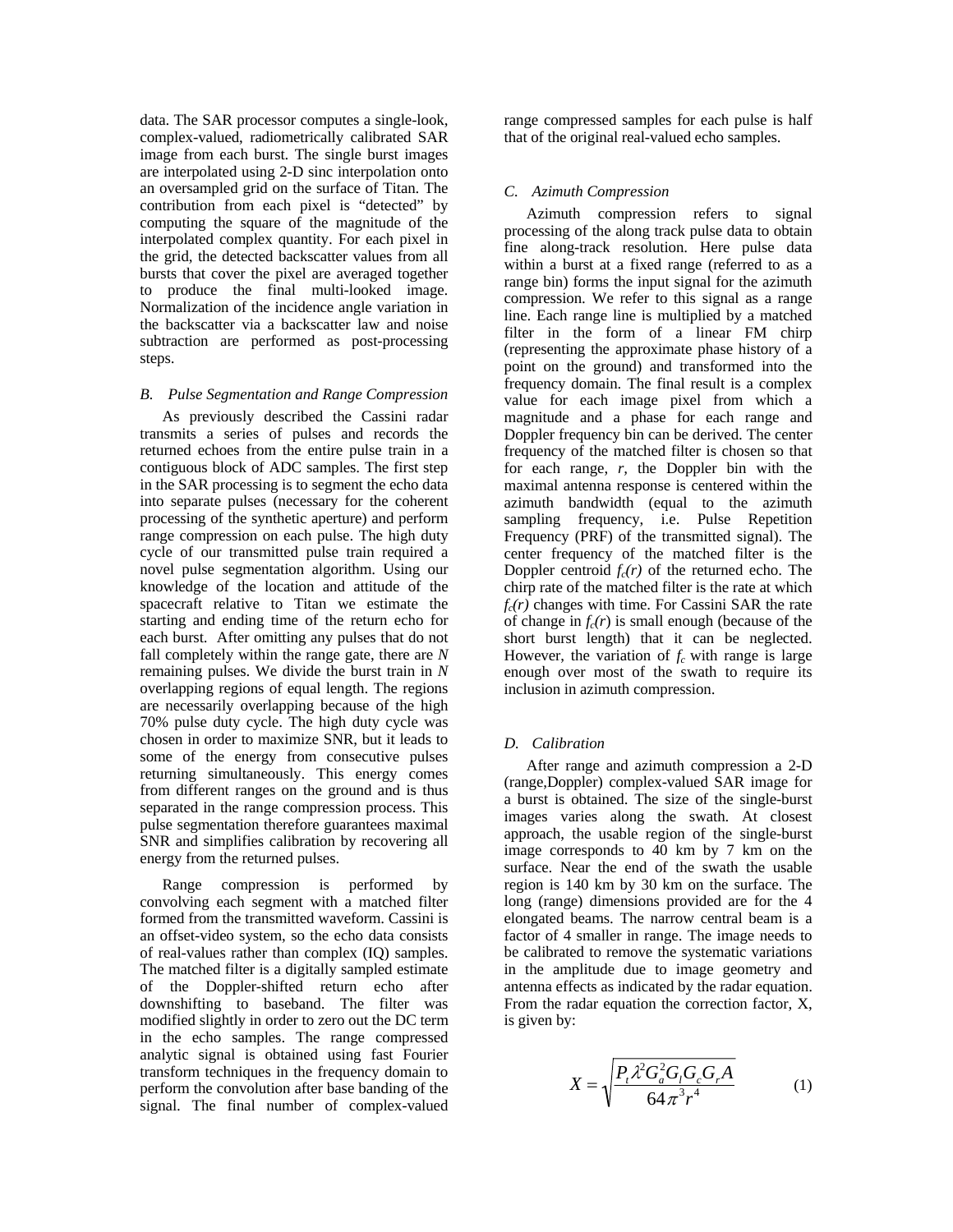Here  $P_t$  is the transmit power,  $\lambda$  is the wavelength,  $G_a^2$  is the two-way antenna gain, *A* is the area of the pixel on the ground  $G_l$  is the commanded attenuator gain,  $G_c$  is the gain through the range and azimuth compression stages, and  $G_r$  is the gain of the receiver in ADC sample number per Watts. The square root is used because the SAR pixels are corrected in the complex domain (amplitude and not power).

The antenna pattern was estimated as a function of azimuth and elevation using passive radiometer measurements of raster scans across the sun. These sun scans were performed while Cassini was passing by Jupiter so that the sun was much smaller than the antenna beam width. The receiver gain was estimated using receive only noise measurements. Using a system noise temperature  $T_s$ , derived from scatterometer and radiometer measurements, we compute receiver gain directly from the mean of the square of the sampled receiver noise data. This computation subsumes any biases in the transmit power and allows us to calibrate the Cassini SAR data in an absolute sense. For more details on Cassini Radar calibration see [2].

## *E. Usable Pixel Computation*

The SNR and ambiguity levels vary within a burst image. Because all the data for each burst is processed, portions of the single burst SAR image can have poor ambiguity performance or calibration. These portions of the image need to be eliminated in order to avoid corrupting the final multi-looked image product. Competing with the desire to maximize image quality for each pixel is the desire to keep as much of the image as possible to maximize looks and avoid introducing gaps in the coverage. Two criteria are used to determine those pixels in the burst image that will be retained to generate the final multilooked image. First, the pixel must have a sufficiently high signal-to-ambiguity ratio. Secondly, it must not be so far down on the antenna pattern that it cannot be accurately compensated for antenna gain (the further down on the antenna pattern the steeper the gain curve and the greater sensitivity to pointing errors). For nominal SAR flybys of Titan, it is sufficient to include all pixels that fall within the 10-dB twoway gain contour of the antenna pattern. There are exceptional flybys such as T8 mentioned below where points within the nominal gain contour have unacceptably poor signal-toambiguity ratio. For the exceptional flybys, we compute the signal-to-ambiguity ratio for each

pixel and exclude those below some threshold. Prior to obtaining data we chose a value of 14 dB. After evaluating the T8 data it was decided to use 5 dB. This omitted the more egregious ambiguous regions, but kept imagery on the edges of the swath that were deemed to be useful by the science team.

## *F. Multi-looking*

After each burst has been processed into a single look SAR image in range and Doppler space, it is interpolated onto a surface grid, detected, and accumulated. This procedure is similar to what was done for the Magellan SAR to Venus (also a burst mode radar) [4] and is also similar to the way some back projection SAR processors operate. Although it is possible to accumulate bursts in a standard range/Doppler coordinate system, (e.g. SRTM burst mode processing) interpolating to a surface grid is more efficient and directly converts the data to the desired coordinate frame for science analysis. The rapidly changing Doppler centroid further complicates accumulating bursts in range/Doppler coordinates. It varies significantly from burst to burst because: 1) The antenna boresight moves along the surface at speeds of 1-3 km/s; 2) the required burst duty cycle of 7% results in large times between bursts; and 3) Cassini radar's five antenna beam cycle causes the interburst gaps to be multiplied by a factor of 5.

The surface grid employed is an oblique cylindrical map projection in which the nadir track is the equator of the projection and its prime meridian passes through the point of closest approach. Titan is assumed to be spherical with a radius of 2575 km. This map projection was chosen because it yields approximately equal area latitude and longitude pixels for typical Cassini SAR swaths. The resolution of the grid (256 degrees/pixel) was chosen to insure that the SAR data was oversampled by at least a factor of 2. For each burst, a rectangular portion of the grid enclosing the usable Doppler and range pixels is chosen. Each pixel in the surface grid is checked to see if it falls within the usable portion of the SAR image. Pixel values in the ground image are obtained using a 2-D sinc interpolation for those pixels that have sufficient sample support around the corresponding point in the range/Doppler image. The detected values for all pixels from all bursts that contribute to a pixel on the surface grid are averaged to obtain the final image value. As the number of pixels (looks) contributing to a given output pixel varies spatially, an additional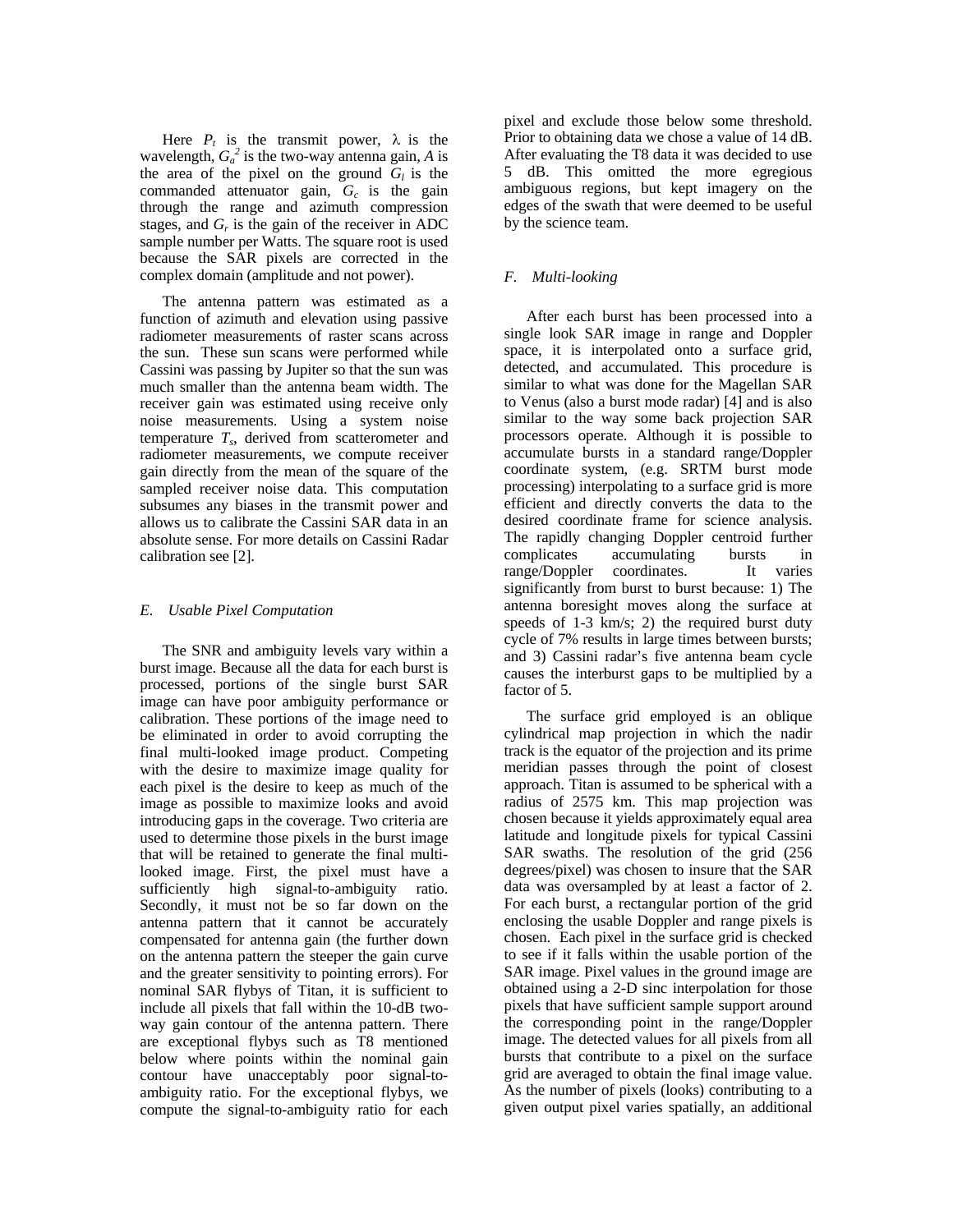layer maintaining the number of looks is maintained. The final pixel value is a somewhat biased estimate of the backscatter (normalized radar cross section of the area covered by the pixel) due to the presence of thermal noise. For most of the swath the bias is small because the SNR is large, but for low backscatter areas (dark areas in most image representations) and for the extreme ends of the swath where the SNR is lowest, the bias due to thermal noise can be significant. For this reason, a noise subtraction technique has been developed to eliminate this bias as described in the next section.

## *G. Noise subtraction*

Biases in pixels due to thermal noise are removed by creating a noise only image that can be subtracted from the original SAR image. The noise only image is computed by replacing each echo in the SAR data with zero mean Gaussian noise with a given variance  $\sigma_g^2$  and processing the resultant noise-only bursts in an identical manner to that which was done for the real SAR data. This method insures that the noise value subtracted from each pixel has undergone identical processing as the backscatter value for that pixel.(including the somewhat complex and rapidly varying radiometric correction factor) To insure that the subtracted noise is itself not noisy a Monte Carlo approach where 10 noise images are averaged is used to reduce the random errors in the noise bias estimate. The sample variance  $\sigma_g^2$  used to generate the noise only images can be estimated in two different ways: (1) theoretically for a known system noise temperature similar to what was done in estimating the receiver gain or (2) empirically from the portion of the echo data in which we know no signal is present. We preferred the first method because noise-only portions of the SAR are scarce by design.

## III. DOPPLER AND RANGE CENTROID TRACKING

In order to avoid artifacts due to poor pointing or ephemeris knowledge a data-driven method for refining the range and Doppler centroids used in range and azimuth compression was employed. The algorithm employed is similar to other data driven algorithms that have used in previous SAR systems including Magellan, SIR-C and SRTM. The improvement in the radiometric image quality obtained using this method is illustrated

particularly well by the first Titan SAR flyby, TA. The TA flyby occurred on October 25, 2004.

For our first images the *a priori* spacecraft ephemeris and pointing predicts used to process the data were suboptimal. (Updated and improved ephemeris data were generated several weeks after the flyby.) As shown in Figure 1, the initial SAR images were particularly poor. Especially prominent were large alternating dark and bright streaks along the seams between the different antenna beams.



Figure 1. Portion of TA SAR swath processed using predicted ephemeris and attitude data. No range or Doppler centroid tracking performed.



Figure 2. The same SAR data as in Figure 1 but with range and Doppler Tracking applied.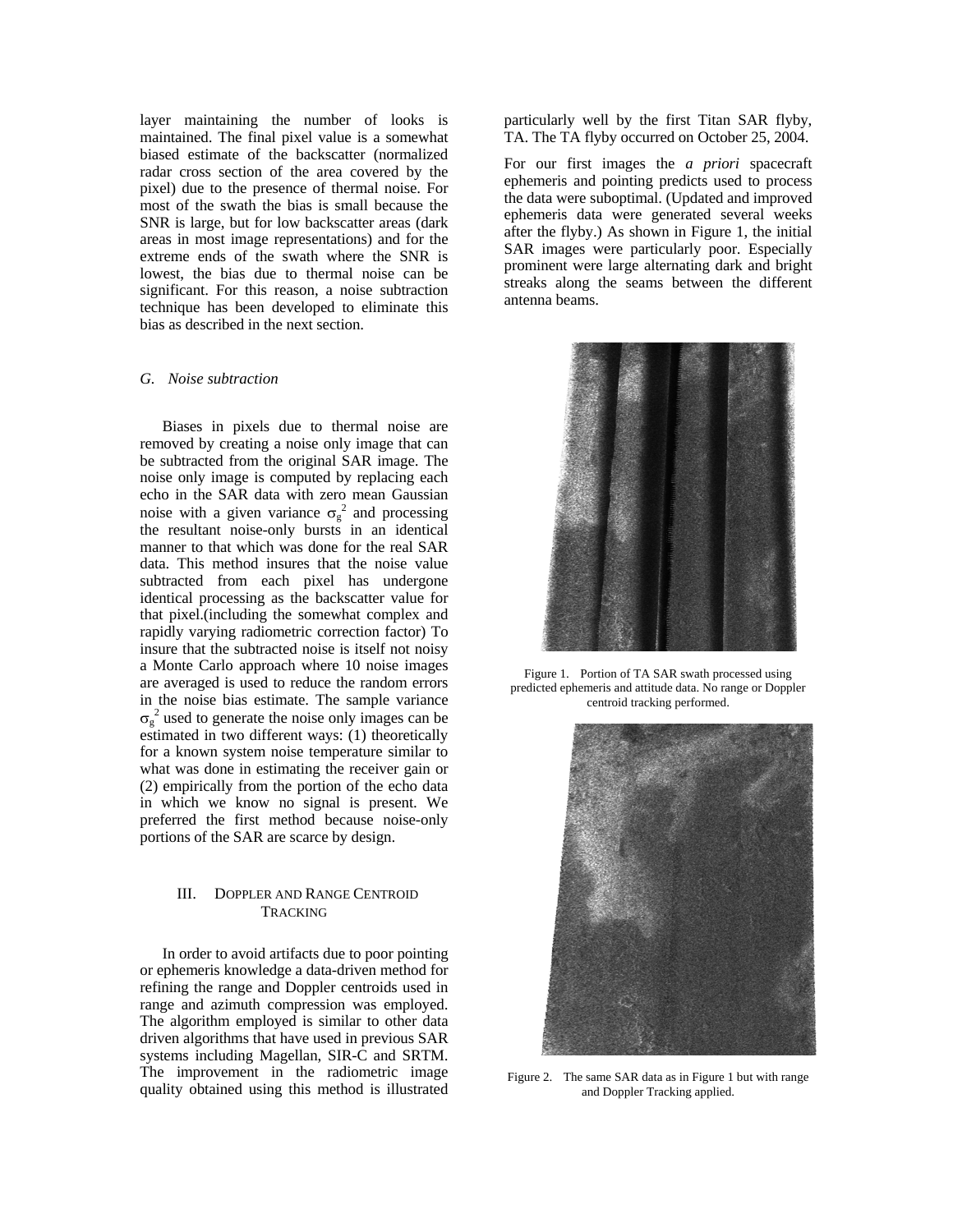Initial corrections (images generated within the first 24 hours of the flyby) employed a manual correction that removed a large majority of the artifacts. Since it was apparent the problem was likely to persist on subsequent Titan passes, an automated range and Doppler centroid tracking mechanism was developed. The technique involves performing SAR processing twice. First, the SAR processor is run with the nominal ephemeris and pointing using only the central antenna beam. The central beam is used because it is 4 times narrower in range than the other four beams. For each burst the 2-D radiometric correction factor (X from equation 1) image for the burst is correlated with the 2-D detected and uncalibrated (that is the radiometric correction is not applied during SAR processing) azimuth and range compressed burst data. Doppler and range centroid offsets are chosen for each burst by determining the offsets that yield the maximal correlation. This technique relies on the fact that for a uniform radar scene, if the calibration is done correctly the uncalibrated, detected SAR image would be proportional to the radiometric correction factor. Because the real radar scene is not uniform, the burst-by-burst Doppler and range centroid estimates are noisy. We regress two  $12<sup>th</sup>$  order polynomials in time from the burst-by-burst estimates. These polynomials are then used to compute the Doppler and range centroid offsets to apply during range and azimuth compression during generation of the final SAR image. It is assumed that the same offsets can be applied to all five beams. This approximation was sufficient for removing the most noticeable artifacts in all the 4 Titan flybys to which it has been applied. Figure 2 illustrates the improvement of the SAR image in Figure 1 obtained using the automated technique. The algorithm breaks down if the offsets become large compared to the SAR processing window. The only case where this has happened so far was a region in the TA swath near periapsis processed with the predicted ephemeris and attitude. In this case, a 20 km range centroid offset was required.

As we have accumulated more Titan passes, the a priori estimates of the ephemeris and pointing have improved resulting in improvement in the initial SAR images. However, even when the reconstructed ephemeris and pointing are employed there are still noticeable artifacts. Compare Figures 3 and 4. Figure 3 is an image of the portion of the TA swath near closest approach processed using the best available ephemeris and attitude data. Figure 4 is the same image processed using the Doppler and range centroid

tracking algorithm. The tracking algorithm removes almost all of the residual artifacts including the dark lines parallel to the swath (range centroid errors) and the scalloping perpendicular to the swath (Doppler centroid errors). The algorithm only corrects calibration. Geo-location errors remain. The location errors cannot be removed until the exact cause of the range and Doppler centroid errors is determined.



Figure 3. Portion of TA SAR swath near closest approach processed with the best available ephemeris and attitude data. No range and Doppler tracking applied.

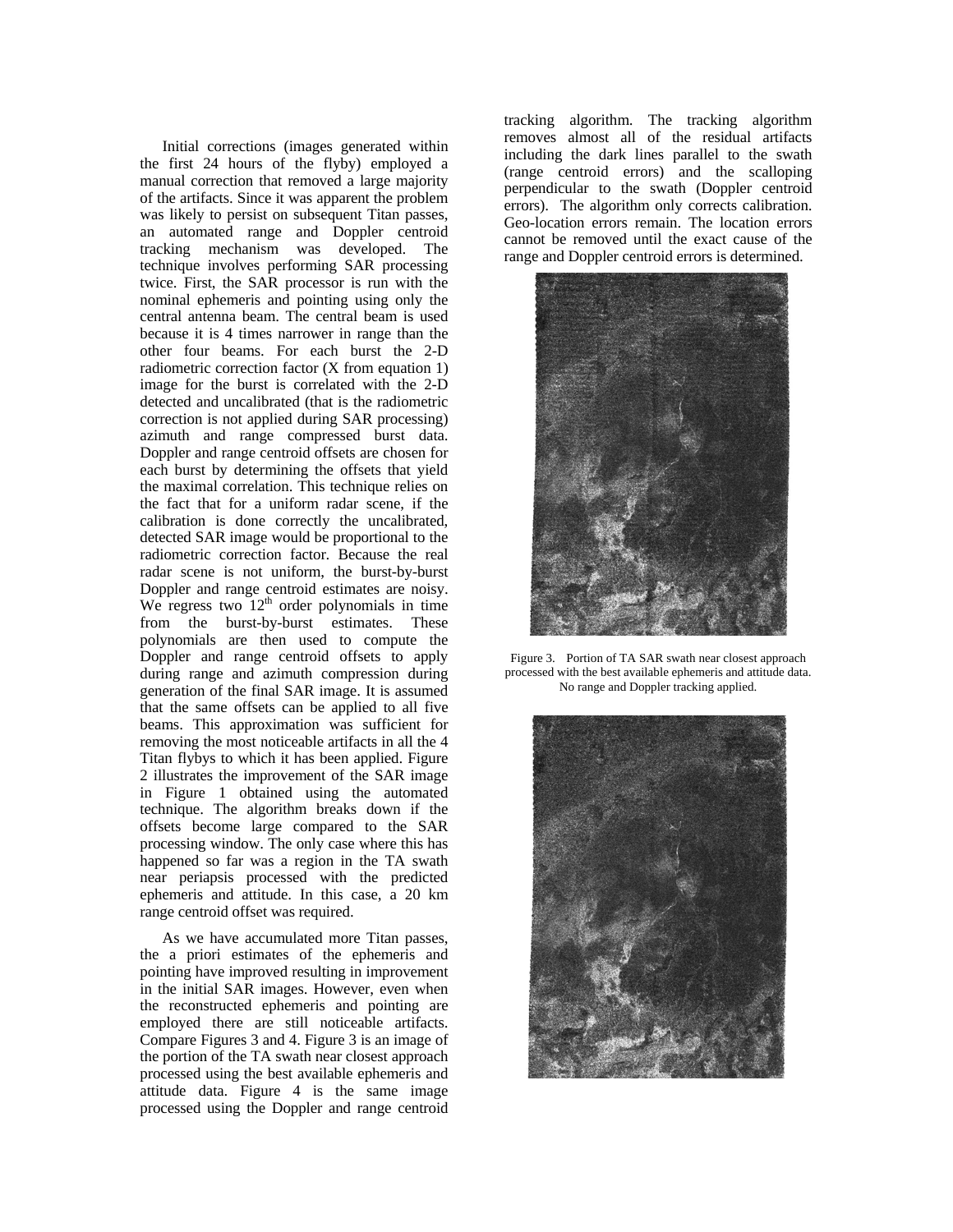#### Figure 4. Same portion of TA SAR swath as in Figure 3 but with range and Doppler Tracking applied.

The magnitude of the range and Doppler centroid offsets can be used to estimate the scale of the geo-location problem. Typically, it is necessary to apply corrections on the order of 2 km in range and 500 Hz in Doppler. The corrections can vary by as much as 4 km in range and 1000 Hz in Doppler over the course of a SAR Titan pass. The root cause that requires these corrections is still under investigation. A variety of possible contributors have been postulated including ephemeris, pointing, and timing knowledge errors, errors in our knowledge of Titan's shape, and large scale topography. Similar behavior has been observed in Cassini radar altimetry data as well.

Errors in ephemeris would have to be on the order of 1 km or attitude errors around 1 mrad to produce the range centroid offsets we are observing. The Cassini Navigation and Attitude Control Teams tell us these numbers are at least an order of magnitude too large to be reasonable. We are currently focusing on a possible 0.2 to 0.3 second timing knowledge error. Such an error would explain the general shape of the offsets we are observing. Even if the putative timing error turns out to be real, actual topographic variation on Titan may be enough to require Doppler and range tracking. However, if we can eliminate all but topographic error, then the range and Doppler centroid offsets themselves may become scientifically interesting. With other sources of error eliminated they can used to estimate a low resolution surface height profile along the SAR swath.

# IV. SAR PERFORMANCE AND COVERAGE **TRADES**

Currently, all the planned SAR passes for the entire Cassini mission are expected to image about 20% of the surface of Titan. For this reason the Cassini Radar Instrument Team is interested in increasing the area of coverage of each SAR pass as much as possible. An examination of trades that result in slight reduction in SAR performance while improving coverage has been conducted. A good trade is defined as one in which the region of Titan we would have covered without modifying our performance requirements is largely unaffected and the modified region of coverage includes a large amount of additional coverage of useful data albeit of poorer quality. Such a trade-off was performed for the Titan flyby T8, one of the latest flybys.

The nominal pointing design for a SAR swath is obtained by first selecting a incidence angle and PRF profile that: 1) insures no gaps within the SAR swath, 2) meets a minimal SNR, 3) meets a minimal range and azimuth ambiguity isolation criteria, and 4) maximizes the cross track width of the swath so long as the other three criteria are met. Taken together these four criteria serve to maximize the contiguous usable crosstrack swath width. Once incidence angle and PRF profiles are determined, SAR pointing is chosen to minimize the amount of variation in the Doppler within a range bin (referred to as isodoppler pointing). The primary reason for isodoppler pointing is to obtain rectangular pixels and thus improve our spatial resolution. As the acute angle of the pixel parallelogram decreases the resolution along the long diagonal becomes markedly worse. In the extreme case in which range bins and iso-doppler lines are parallel, the resolution in the direction perpendicular to range devolves to the real aperture azimuth resolution, and the utility of azimuth compression is entirely lost. Cassini flies by Titan on a hyperbolic trajectory. For most of the swath it is impossible to obtain Doppler and range orthogonality because the plane perpendicular to the spacecraft velocity vector does not intersect Titan. For the remainder of the swath where orthogonality is possible, the constraints imposed to maximize contiguous usable cross swath width impose nonorthogonality everywhere except closest approach. Iso-doppler pointing chooses the attitude that maximizes the acute angle of the pixel parallelogram given these other constraints.

In T8, we employed a different spacecraft pointing design named *pushbroom* to increase surface area covered by the SAR. Due to Cassini's flyby geometry, for iso-doppler pointing the speed at which the antenna boresight moves along the ground (along-track speed) varies significantly with time from periapsis. The along-track speed is typically 3.3 km/s at closest approach, but slows down to about 1.7 km/s 10 minutes later. As a result, SAR images away from closest approach have a higher number of looks (> 10) and therefore less speckle noise and less variance due to thermal noise than those taken at or near periapsis. One way to image more surface area is, of course, to increase the along-track speed while reasonably maintaining the requirements of contiguous usable crosstrack. The increase in along-track speed is achieved by gradually rotating the spacecraft about the axis approximately perpendicular to the direction of spacecraft velocity. Various rotation rates were examined and the surface coverage and radar performance between 10 and 20 min